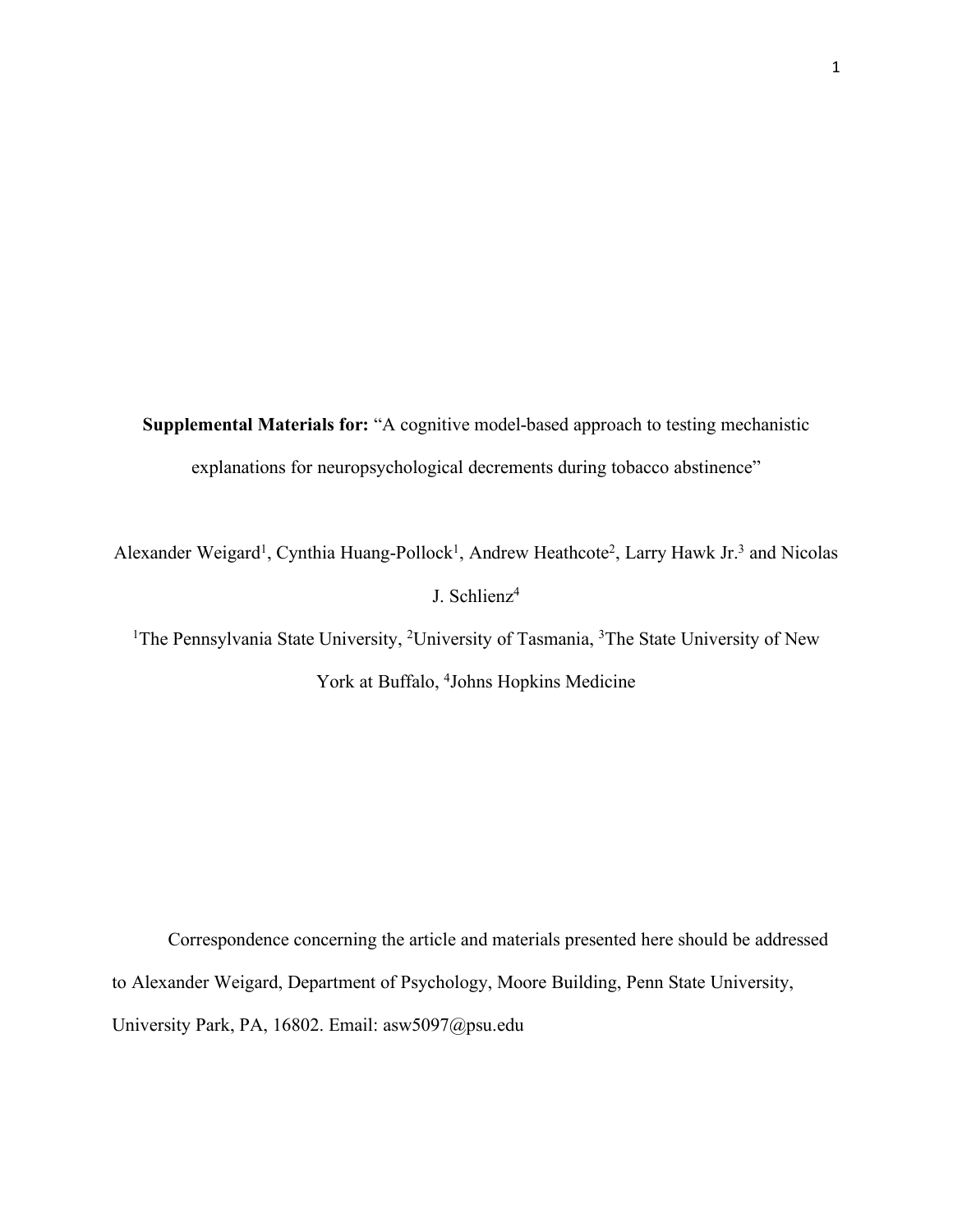## **Estimation Procedures and Priors**

Posterior distributions were estimated using the differential evolution method for Markov Chain Monto Carlo sampling to address the problem of parameter covariation (Turner, Sederberg, Brown, & Steyvers, 2013). Start points for the sampling of individual- and grouplevel parameter values were determined using means of posteriors from earlier fits at the singlesubject level. Following previous work with the hierarchical LBA (Turner et al., 2013), relatively broad and uninformative priors were posited for both tasks. Group σ parameters were exponential distributions with a scale parameter of 1. Group  $\mu$  priors were positive normal distributions, truncated at .1 for *t0* and 0 for all other parameters, with the following values:

> $A_\mu \sim TN(\mu=1, \sigma=0.5)$  $b<sub>u</sub> \sim TN(\mu=1, \sigma=0.5)$  $v_{\mu} \sim TN(\mu=2, \sigma=1)$  $s\nu_{\mu} \sim TN(\mu=1, \sigma=1)$  $t\theta_{\mu} \sim TN(\mu=1, \sigma=0.5)$

The number of chains used in sampling for each parameter was set at the number of parameters in the model times 3 (e.g., 54 chains for a model with 18 parameters). Samples were thinned by retaining only every  $10<sup>th</sup>$  iteration to address autocorrelation and burned in for 300-1100 iterations (depending on time to convergence) before running 400 for analysis. Visual inspection and the Gelman-Rubin statistic (Gelman & Rubin, 1992) both indicated that chains were stable and had converged prior to this 400-iteration period for all models (Gelman-Rubin <1.1 for all parameters). This procedure produced ≥10,800 posterior samples per parameter for analysis.

### **Plots of Absolute Model Fit**

Although the model selection procedure described in the text addresses which of several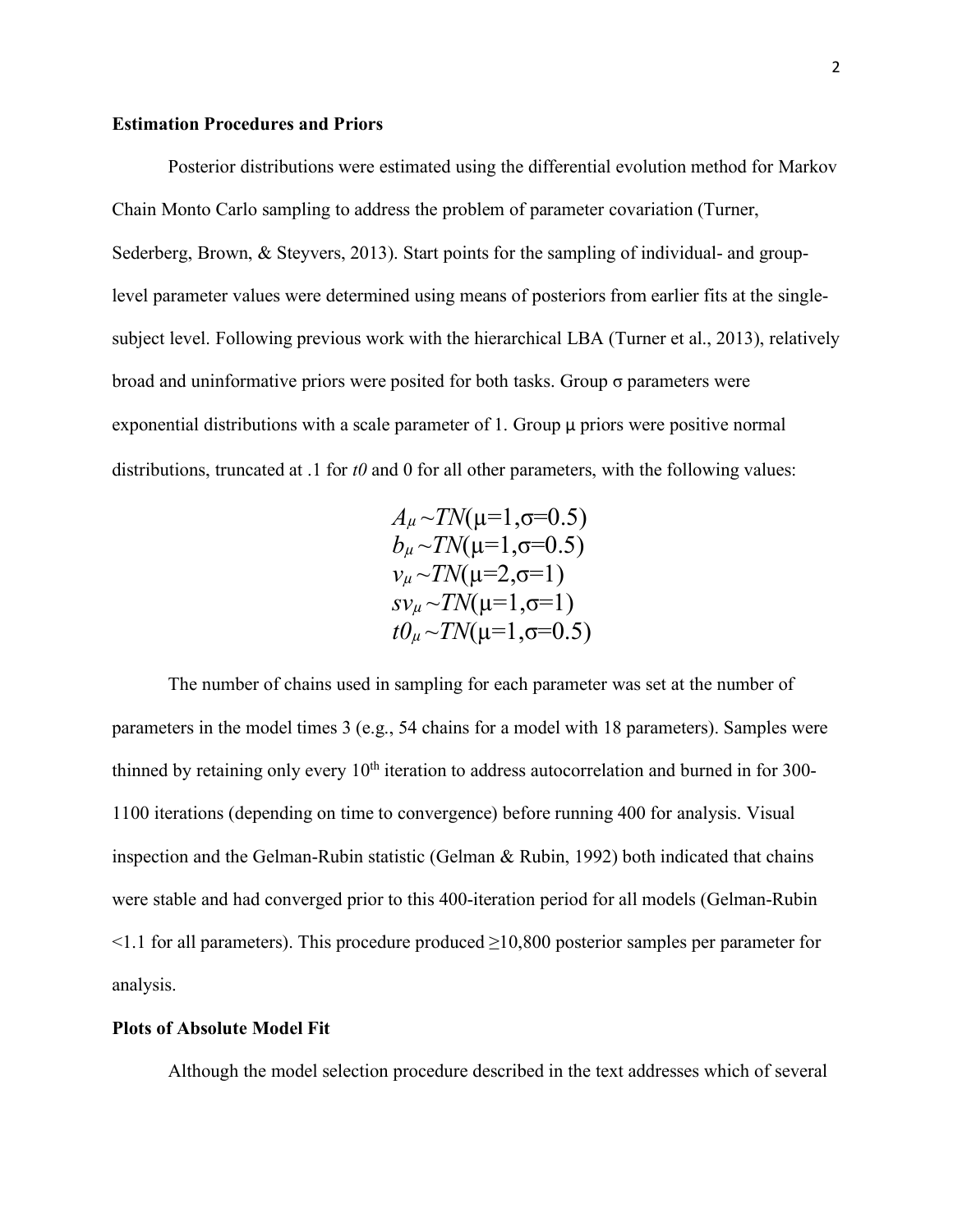plausible models have the best *absolute fit*, it does not allow determination of whether or not the models explain key features of the behavioral data well (e.g., latency of RT quantiles for correct and error responses, differences in accuracy between conditions). To do so, model fit was displayed with cumulative distribution function plots that compared the cumulative probability of a correct or error response over time for both empirical data and posterior predictive data generated from the model. Plots for the two best-fitting models selected for analysis (Models A and B) are displayed in Supplemental Figure 1.

The plots indicate that the two best-fitting models both generally describe the behavioral data well, with the greatest misfits occurring for error trials in the congruent condition. This pattern is expected, as the likelihood function used to fit the model places little weight on these relatively uncommon trials compared to other trial types. Crucially, although misfit also occurred for errors in the incongruent condition, inspection of the RT quantiles for correct vs. error responses indicates that the models correctly predict faster error responses than correct responses for incongruent trials. This suggests that our description of the flanker manipulation with both *b* an *v* differences successfully accounted for the hallmark fast error effect described by White et al. (2011), and that the LBA models with the best relative fit also display adequate absolute fit to the behavioral data.

### **Calculation of** *P* **for Hypothesis Testing**

To test main effects of a factor (e.g., Smoke Condition), individuals' posteriors at one level of the factor (e.g., abstinent) were averaged between levels of other factors (e.g., congruent an incongruent stimuli), and subtracted from the average of the individual's posteriors for the second level of the factor of interest (e.g., smoking). For interactions (e.g., Congruency x Smoke Condition), the effect of one factor was calculated at each level of the other factor to create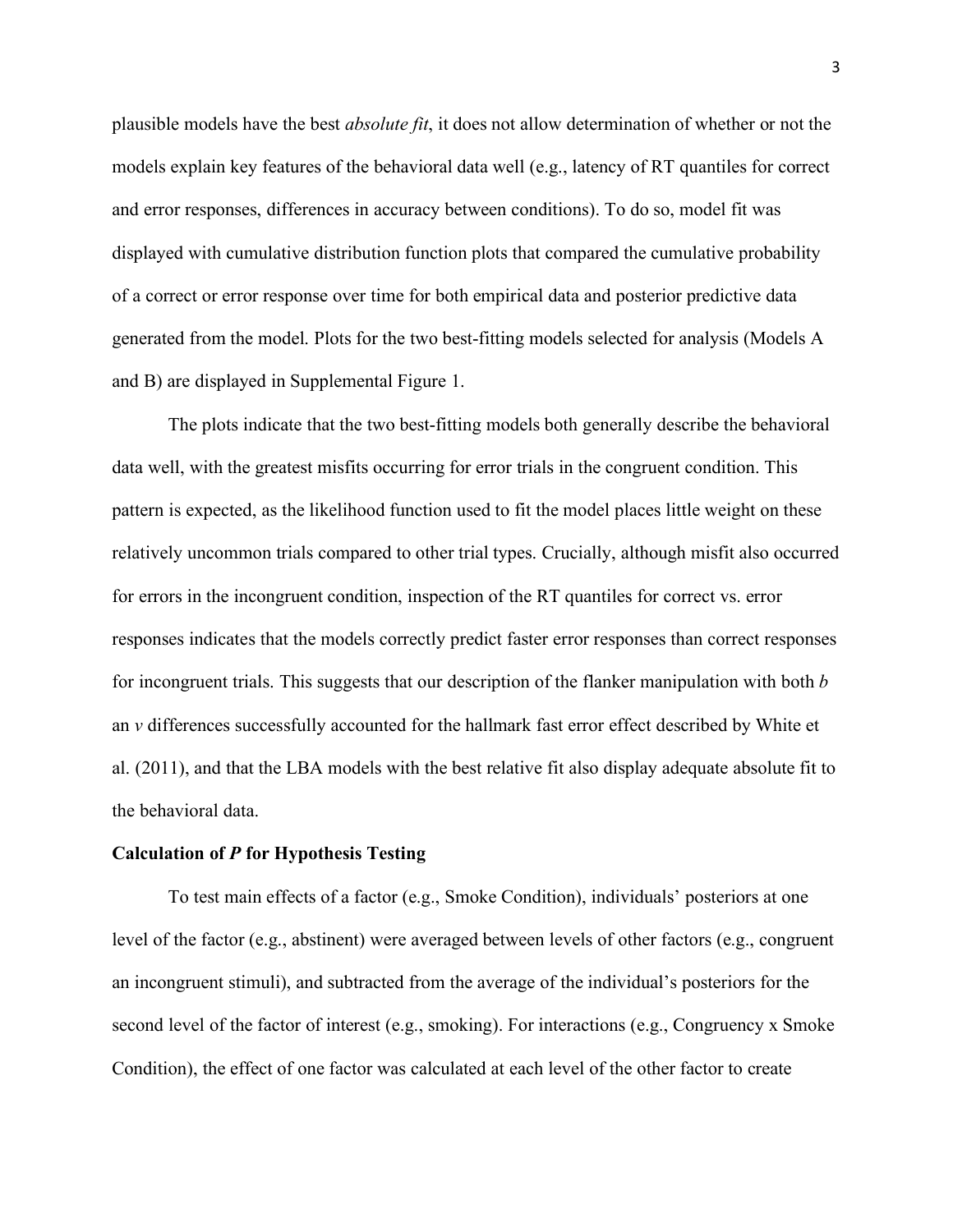difference distributions, and these difference distributions were then subtracted from one another. In both cases, individual-level contrast distributions were averaged, and *P* was defined as the proportion of averaged samples above 0 (in the case that the majority of samples were above 0) or below 0 (in the case that the majority of samples were below 0). For main effects, *P* was calculated by sampling without replacement from the  $\mu$  posterior distributions and counting the proportion of samples for which one condition was greater than the other.

## **Analysis of Behavioral Summary Statistics**

Behavioral summary statistics (mean RT, the SD of RT, accuracy) were compared with both traditional null-hypothesis significance tests (*p*-values) and Bayes Factors (BFs) using the JASP software (all tests used standard priors: JASP Team, 2016)<sup>1</sup>. Summary statistics were entered into Repeated-Measures ANOVAs that included Smoke Condition (smoking, abstinent) and other relevant within-subjects factors for each task to obtain *p*-values and BFs for all main and interaction effects. BFs quantify the extent to which the data support the research hypothesis – in this case, that there are differences between conditions – (above 1) relative to the null hypothesis (below 1); a BF of 3, for example, indicates that the data are 3 times more likely (a 75% chance) to have occurred under the research hypothesis than under the null hypothesis assuming each hypothesis is equally likely a priori. Based on commonly-used guidelines (Kass & Raftery, 1995), BFs between 1 and 3 are thought to provide only "anecdotal" or ambiguous evidence for the research hypothesis, BFs of 3 to 20 provide positive evidence, and BFs >20:1 provide strong evidence.

There was a main effect of Congruency on accuracy,  $F(1,24)=81.25$ ,  $n^2 = 77$ ,  $p < 001$ ,

<sup>&</sup>lt;sup>1</sup> All Bayesian tests in JASP used standard priors, including the Cauchy prior for effect size (width = .707) for Bayesian t-tests, prior effect size scale = .5 for fixed factors in ANOVAs, and prior effect size scale = 1 for random factors in ANOVAs.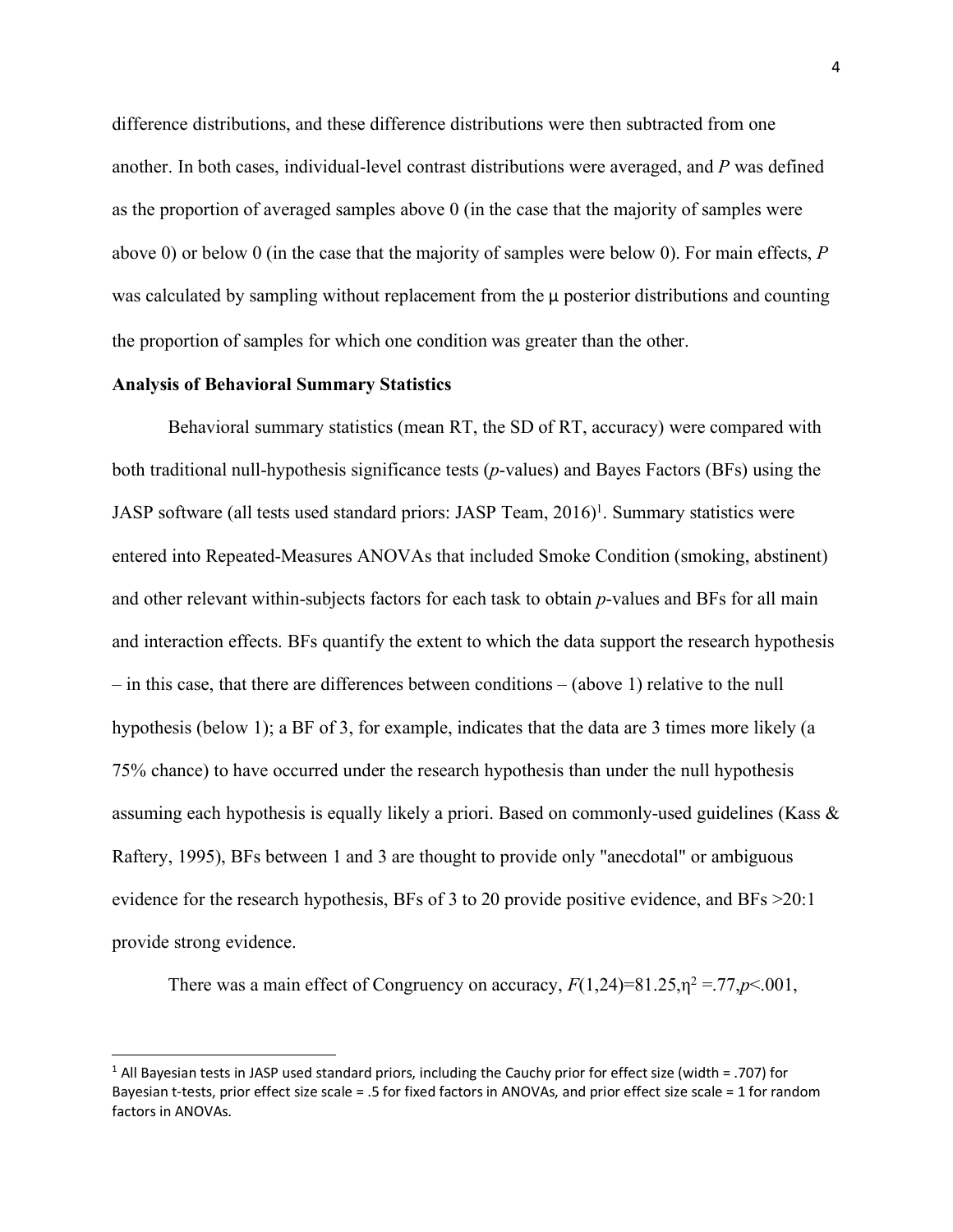BF>10.000, in which congruent trials were more accurate. There was no main effect of Smoke Condition on accuracy,  $F(1,24)=1.47$ ,  $\eta^2 = .06$ ,  $p = .237$ , BF=.32 or Smoke Condition x Congruency interaction,  $F(1,24)=3.71, \eta^2=13, p=.066, \text{BF}=.52.$ 

For mean RT, participants had longer RT on incongruent trials,  $F(1,24)=237.81, \eta^2$  $=$ .91,*p*<.001, BF>10,000, and longer RT during abstinence,  $F(1,24)=12.14, \eta^2 = 0.34, p=0.002$ , BF=2613.49. Similarly, RTs were more variable on incongruent trials, *F*(1,24)=81.09,η<sup>2</sup>  $=$ .77,*p*<.001, BF>10,000, and during abstinence,  $F(1,24)=12.36, \eta^2 = 0.34, p=0.002, \text{BF}=377.59$ . There were no significant interactions in RT metrics.

### **Plausible Values Analysis Methods**

To estimate posterior distributions of Pearson's *r* for the relationship between changes in individual-level parameters and covariates, the posterior distribution for the *sample*'s correlation coefficient is first estimated by assessing the correlation between the covariate and each individual-level posterior sample. Following this, the approach outlined by Ly, Marsman and Wagenmakers (2015) is used to estimate posterior distributions for the *population*'s correlation coefficient. For calculation of the population posterior, a uniform prior was posited for the population's *r* spanning the values from -1 to 1. After these distributions were estimated, their density was plotted, and *P* was calculated to quantify the probability that *r* for the relationship was above 0.

To calculate changes in *svc* and *b* (the main model parameter changes of interest), each individual's posterior for *svc* and *b* (the latter being averaged between all accumulators) in the smoking condition was subtracted from their posterior for the same parameter in the abstinent condition. Thus, a positive relationship between a covariate and these change scores would indicate that an increase in the covariate predicts a larger increase in *svc* or *b* for a given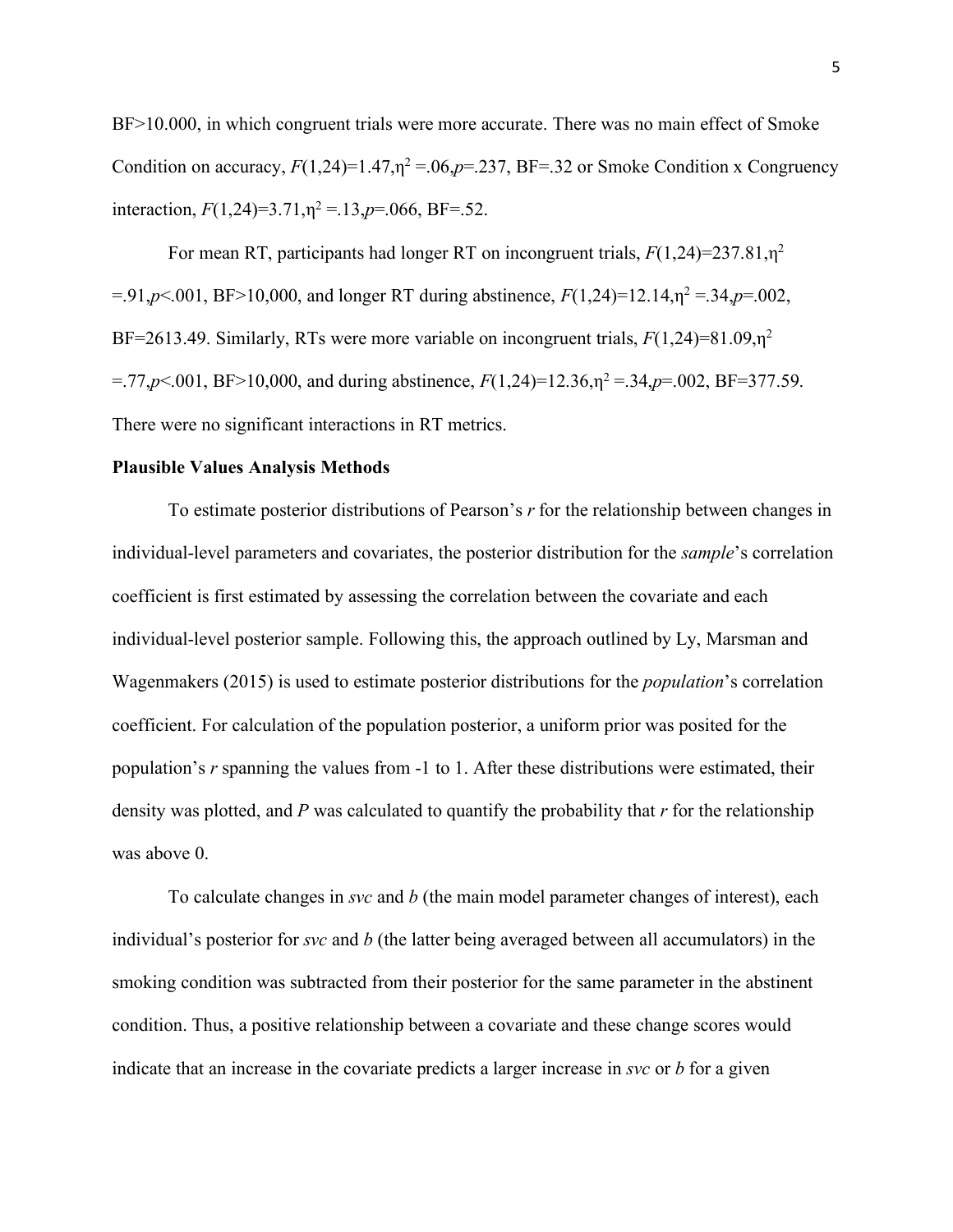individual during withdrawal. Due to concerns about possible overfitting in Model A, results calculated using the posteriors from Model B are reported here. However, these results did not change substantially when posteriors from Model A were used instead.

# **Mean Drift Rate Effects in Model A**

In Model A, *vc* was faster, *P*>.99, and *ve* was slower, *P*>.99, in the abstinent session. There was also evidence for Congruency x Smoke Condition interactions in both *vc*, *P*=.97, and *ve*, *P*>.99. For *vc*, the interaction appeared to be driven by a stronger effect of Smoke Condition in the incongruent condition, *P*>.99 (average Δ*vc* = .27), than in the congruent condition, *P*>.99 (average  $\Delta v c = 0.20$ ). For *ve*, the interaction was driven by the fact that there was strong evidence for a decrease in *ve* in the Abstinent session for incongruent stimuli, *P*>.99 (average Δ*ve* = .17), but no substantial evidence for such an effect in the congruent condition *P*=.74 (average Δ*ve* = .01).

Taken together, this pattern suggests that participants were able to more efficiently process relevant information (increased *vc*) and more efficiently parse relevant information from irrelevant information (decreased *ve*) when they were abstinent, although these effects appear to be limited to incongruent stimuli. These results were surprising, as it was not expected that participants' efficiency of processing would be *improved* during tobacco withdrawal. The unexpected nature of these results, combined with concerns about overfitting in Model A (detailed in the body of the manuscript), further suggests that the effects of Smoke Condition and Congruency x Smoke Condition interactions were spurious.

#### **Simulation Studies on Selective Effects in** *v* **and** *sv*

The model selection procedure and analysis of parameter differences reported in the main body of the manuscript provided evidence that the *sv* parameter, but not the *v* parameter,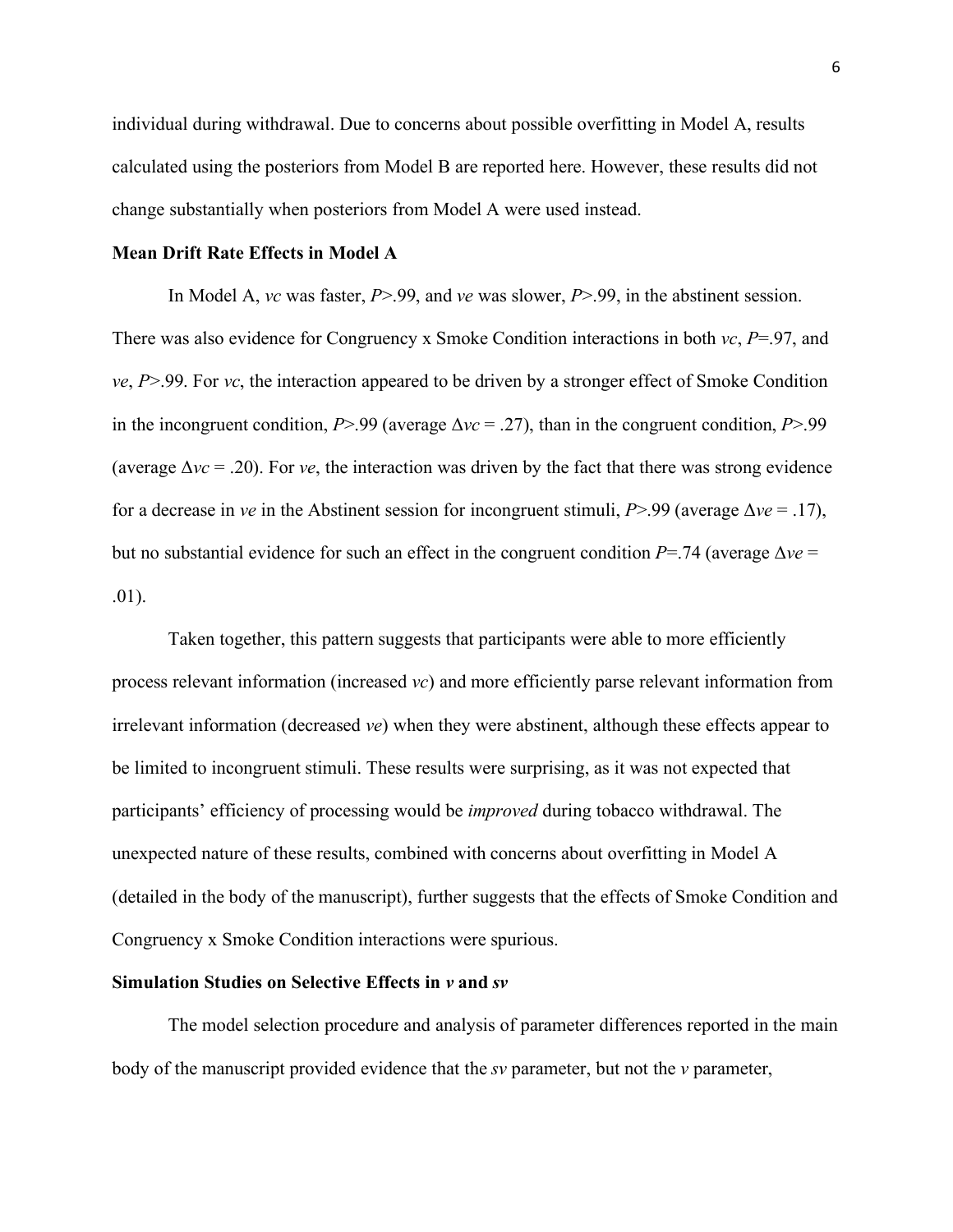explained abstinence effects on cognition in the experimental paradigm. However, effects in mean rate parameters from sequential sampling models are notoriously difficult to separate from effects in rate variance parameters (e.g., see: Donkin, Brown, & Heathcote, 2009; Ratcliff & Van Dongen, 2011; Voss, Nagler, & Lerche, 2013). To determine whether it was plausible that the current experimental paradigm and the LBA modeling method used were able to reliably distinguish abstinence effects in *v* from those in *sv*, several additional "model recovery" analyses were conducted using simulated data generated by the LBA model.

First, two separate data sets were simulated using functions in DMC, both of which matched key features of the empirical data set used in the current study: 25 subjects with 800 trials each, split evenly across Smoke (smoking/abstinent) and Congruency (congruent/incongruent) conditions. The first, *sv-effects*, data set was simulated using group  $\mu$ and  $\sigma$  parameter estimates (the medians of the posterior samples for all parameters) drawn from the top model in the model selection analysis for which *sv* varied by abstinence, but *v* did not (Model B). The second, *v-effects*, data set was simulated using group  $\mu$  and  $\sigma$  parameter estimates from the top model in the model selection analysis for which *v* varied by abstinence, but s*v* did not (Model C).

Following simulation, both the *sv-effects* and *v-effects* data sets were fit to the two respective LBA models used to generate the data: one in which *sv* and *b,* but not *v,* varied by abstinence (*sv* model), and a second in which *v* and *b*, but not *sv*, varied by abstinence (*v* model). Estimation procedures and priors used were identical to those used in analysis of the empirical data. If the LBA modeling method used is capable of separating *v* effects from *sv* effects of abstinence in this experimental paradigm, it would be expected that the fit indices used in the model selection analysis of the empirical data, DIC and WAIC, would suggest the correct model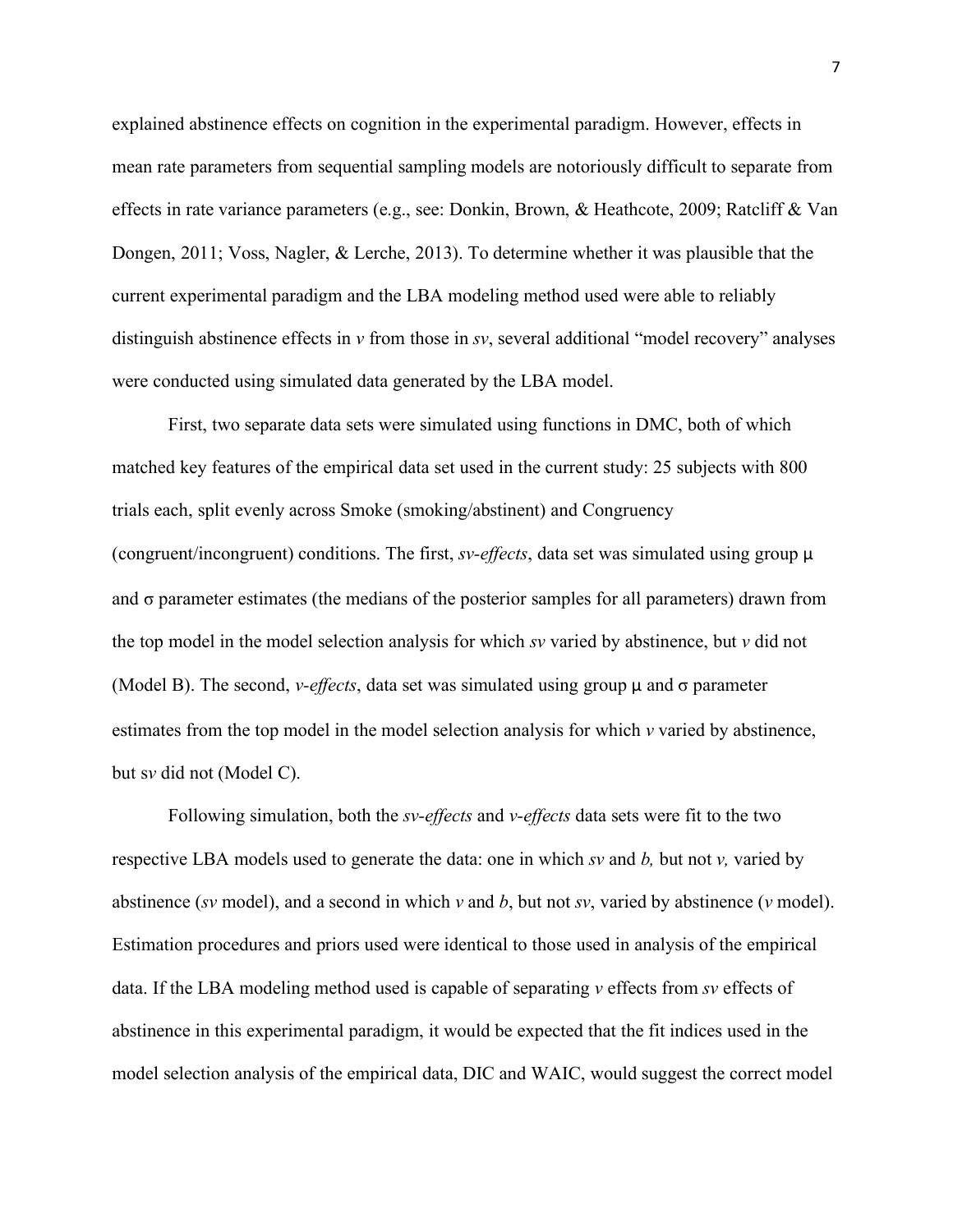for each data set; the *sv-effects* data would be better fit by the *sv* model, while the *v-effects* data would be better fit by the *v* model.

Model fit indices are displayed in Supplemental Table 2a. As expected, the correct model for each respective data set is indicated by both DIC and WAIC. The "paired estimate" method used to compare WAIC scores indicated the *sv* model displayed credibly better fit to the *sveffects* data than the *v* model ( $\triangle$ WAIC = 126.05, SE = 23.59), and that the *v* model displayed credibly better fit to the *v-effects* data than the *sv* model (ΔWAIC = 457.04, SE = 43.92). Finally, the simulation and model estimation procedures were repeated a second time to ensure that findings of the model recovery study were robust. Results of this repeated analysis were no different than those of the first analysis with respect to the models that were selected by DIC and WAIC (Supplemental Figure 2b). Therefore, the results of this model recovery study provide evidence that, at least in data generated by the LBA model, it is possible to discriminate between abstinence effects in *sv* and those in *v* using data from this experimental paradigm.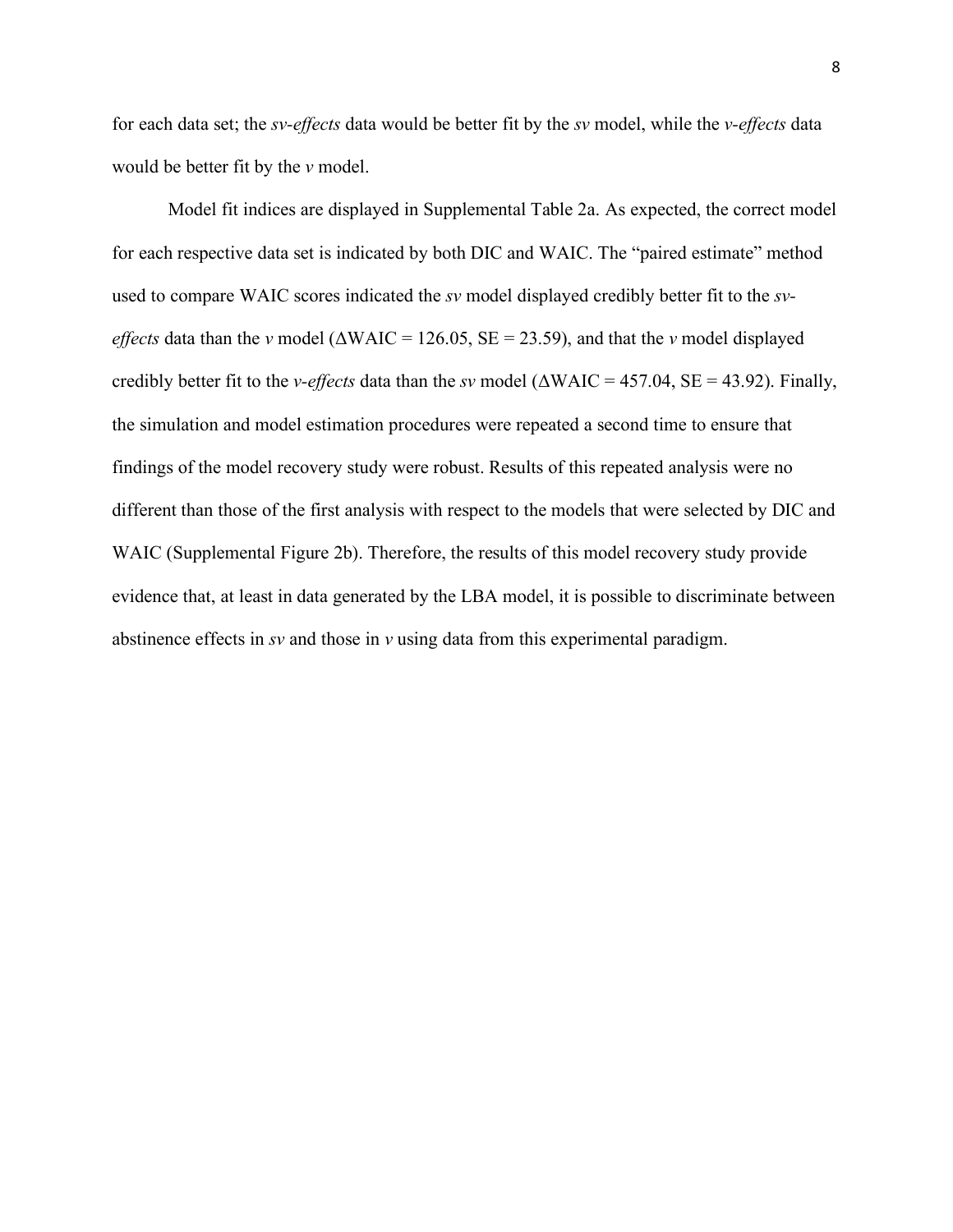## Supplemental Tables and Figures

**Supplemental Figure 1**. Joint cumulative distribution function plots of empirical (grey lines, circles) and posterior predictive (black lines, dots) data for "left" (solid lines) and "right" (dotted lines) responses. Panels are separated by flanker condition (congruent/incongruent) and correct direction of the arrow stimulus (left/right). Circles and dots denote the .10, .30, .50, .70, and .90 RT quantiles.

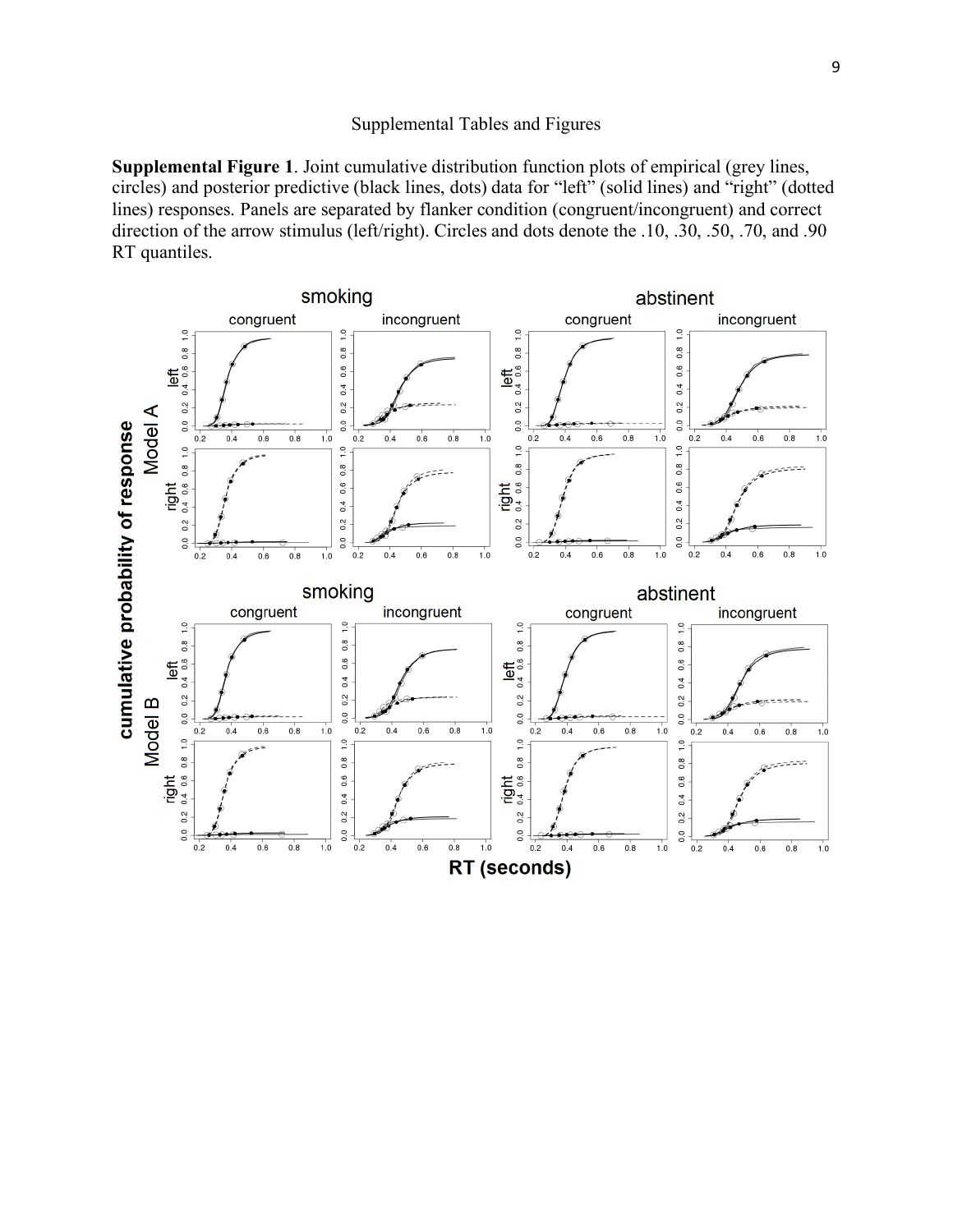**Supplemental Figure 2**. Posterior distributions of group µ model parameter estimates from Models A and B for all parameters of interest. Distributions are displayed as violin plots, which contain a box plot of posterior samples inside a kernel density plot of the same samples. White violin plots for Model B represent estimates of parameters that are held constant across abstinence conditions.

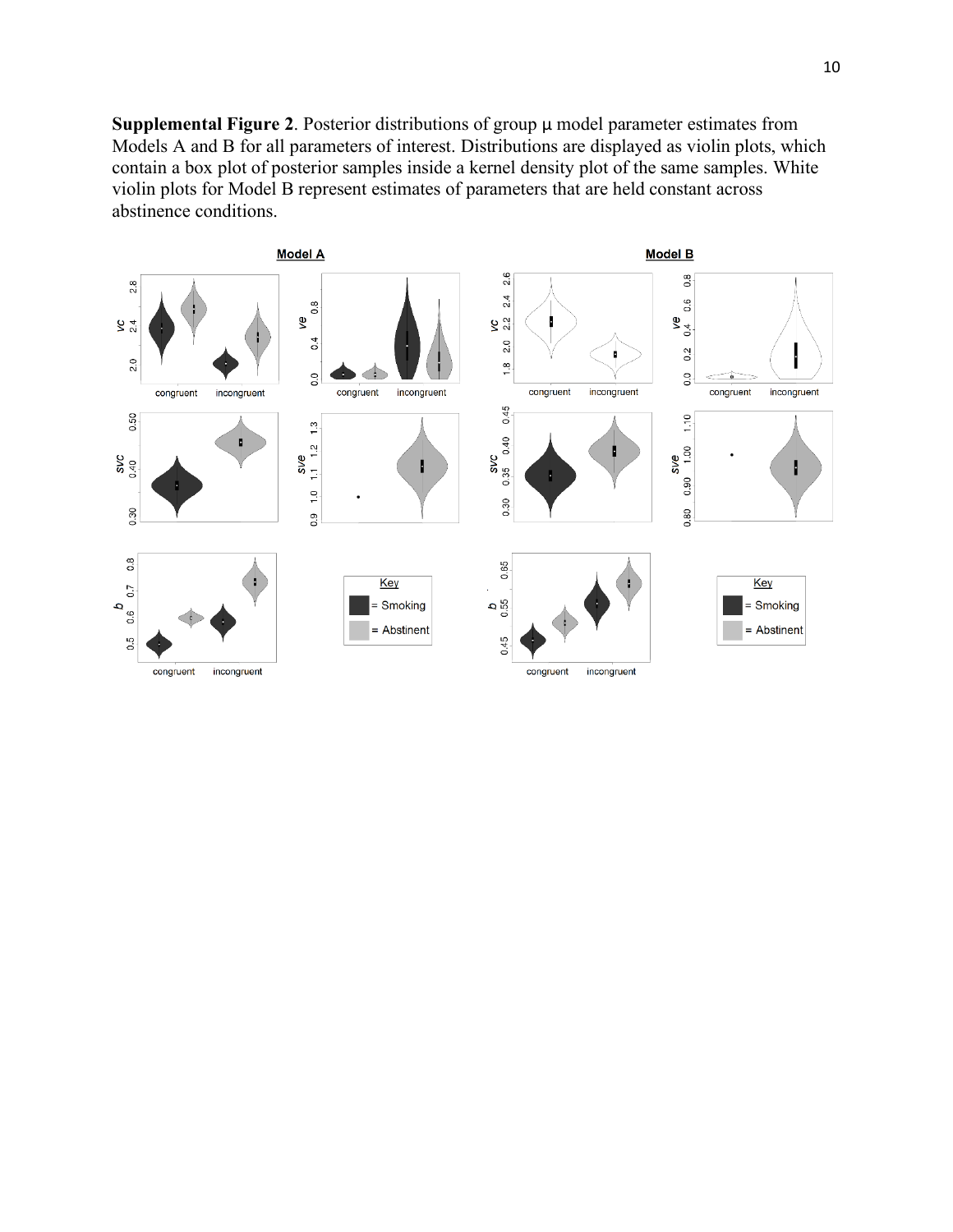| <b>Flanker</b> | Visit | Accuracy | <b>Mean RT</b>                                             | <b>SD RT</b> |
|----------------|-------|----------|------------------------------------------------------------|--------------|
| Congruent      | Smoke |          | $0.982$ (0.017) 0.380 (0.053) 0.055 (0.025)                |              |
|                |       |          | Abstinent 0.978 (0.022) 0.404 (0.055) 0.070 (0.022)        |              |
| Incongruent    |       |          | <b>Smoke</b> 0.788 (0.118) 0.448 (0.065) 0.081 (0.025)     |              |
|                |       |          | <b>Abstinent</b> 0.818 (0.115) 0.483 (0.076) 0.092 (0.030) |              |

**Supplemental Table 1.** Means and group standard deviations (parentheses) for behavioral task summary statistics.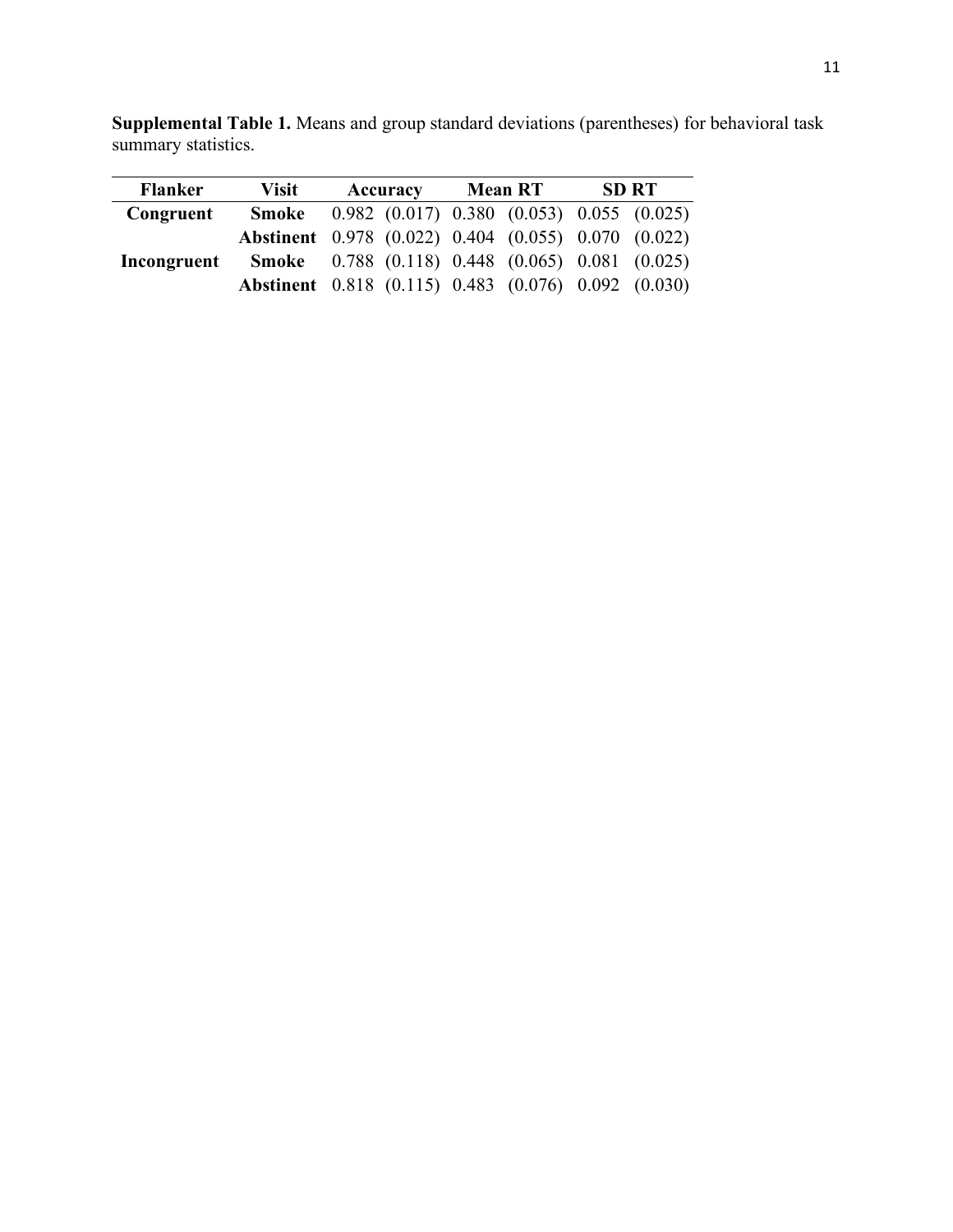| Data              | <b>Model</b>   | WAIC        | <b>SE - WAIC</b> | DIC        |
|-------------------|----------------|-------------|------------------|------------|
| sv-effects        | sv model       | $-41246.48$ | 319.03           | $-164973$  |
|                   | <i>v</i> model | -41120.43   | 320.70           | -1644 27   |
| <i>v</i> -effects | sv model       | $-37765.36$ | 316.24           | $-1509.43$ |
|                   | <i>v</i> model | -38222.40   | 314.52           | $-1528.79$ |

**Supplemental Table 2a**. Relative model fit indices from the model recovery study using simulated data.

**Supplemental Table 2b**. Relative model fit indices from the repetition of the model recovery study using simulated data.

| Data              | <b>Model</b>   | WAIC        | <b>SE - WAIC</b> | DIC <sub>1</sub> |
|-------------------|----------------|-------------|------------------|------------------|
| sv-effects        | sv model       | $-43146.70$ | 311.19           | $-1725.87$       |
|                   | <i>v</i> model | -42987.96   | 312.58           | $-1718.90$       |
| <i>v</i> -effects | sv model       | -44139.03   | 318.13           | $-1764.63$       |
|                   | <i>v</i> model | -44536.30   | 316.23           | $-1781.54$       |